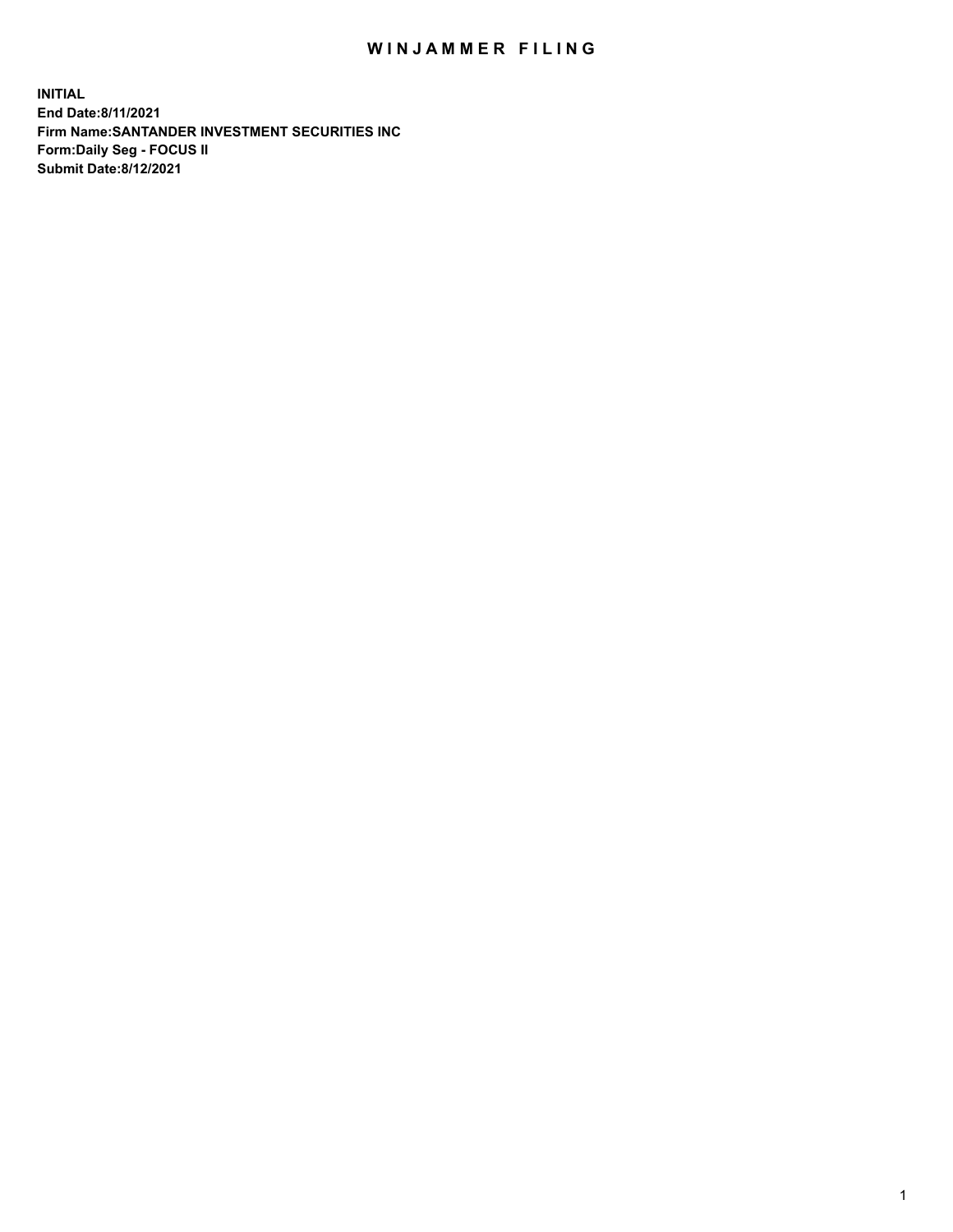**INITIAL End Date:8/11/2021 Firm Name:SANTANDER INVESTMENT SECURITIES INC Form:Daily Seg - FOCUS II Submit Date:8/12/2021 Daily Segregation - Cover Page**

Name of Company **SANTANDER INVESTMENT SECURITIES INC** Contact Name **Richard Ro** Contact Phone Number **(212) 350-3662** Contact Email Address **richard.ro@santander.us** FCM's Customer Segregated Funds Residual Interest Target (choose one): a. Minimum dollar amount: ; or **70,000,000** b. Minimum percentage of customer segregated funds required:% ; or **0** c. Dollar amount range between:and; or **0 0** d. Percentage range of customer segregated funds required between:% and%. **0 0** FCM's Customer Secured Amount Funds Residual Interest Target (choose one): a. Minimum dollar amount: ; or **0** b. Minimum percentage of customer secured funds required:% ; or **0** c. Dollar amount range between:and; or **0 0** d. Percentage range of customer secured funds required between:% and%. **0 0** FCM's Cleared Swaps Customer Collateral Residual Interest Target (choose one): a. Minimum dollar amount: ; or **0** b. Minimum percentage of cleared swaps customer collateral required:% ; or **0** c. Dollar amount range between:and; or **0 0** d. Percentage range of cleared swaps customer collateral required between:% and%. **0 0**

Attach supporting documents CH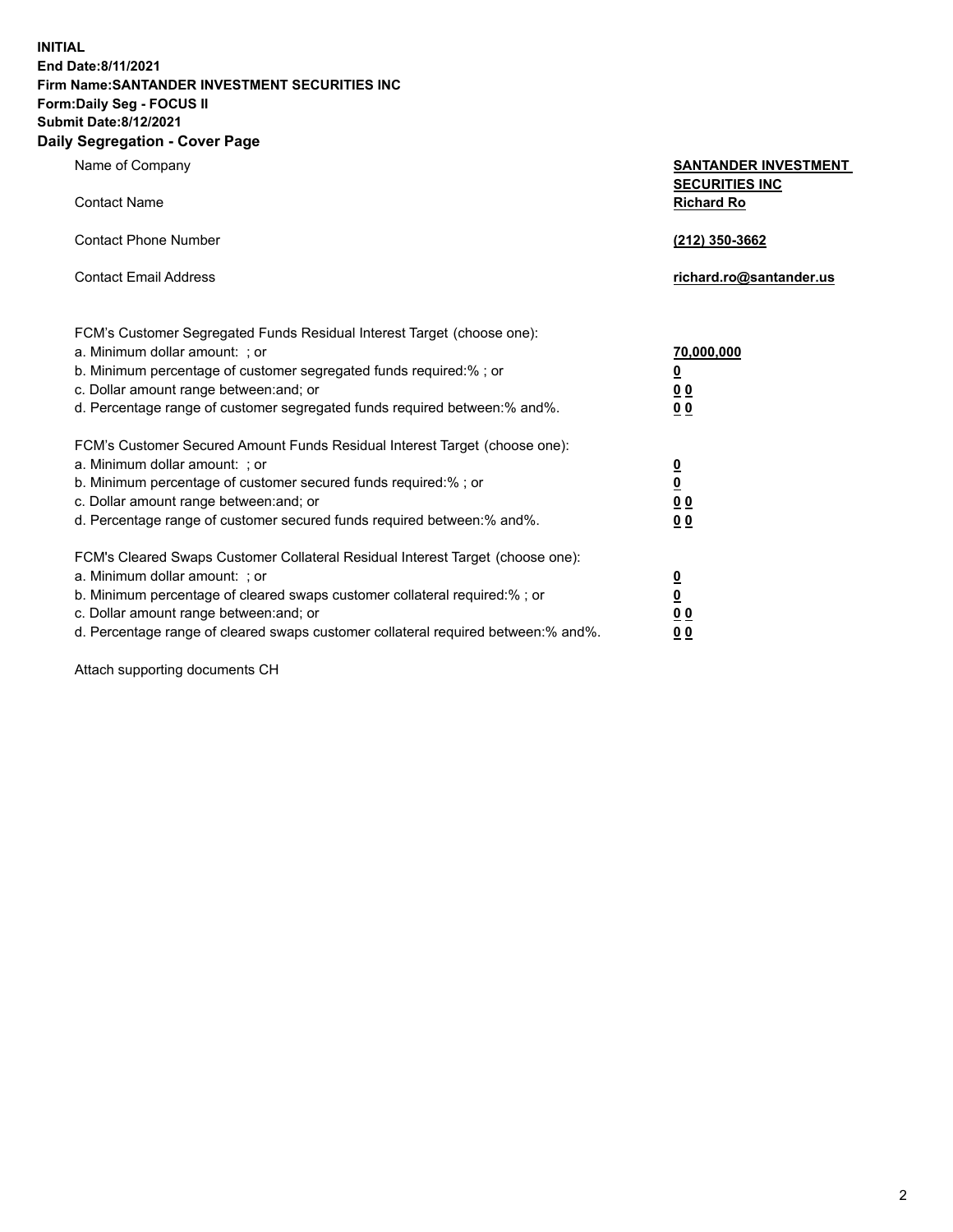## **INITIAL End Date:8/11/2021 Firm Name:SANTANDER INVESTMENT SECURITIES INC Form:Daily Seg - FOCUS II Submit Date:8/12/2021 Daily Segregation - Secured Amounts**

|     | Foreign Futures and Foreign Options Secured Amounts                                         |                   |
|-----|---------------------------------------------------------------------------------------------|-------------------|
|     | Amount required to be set aside pursuant to law, rule or regulation of a foreign            | $0$ [7305]        |
|     | government or a rule of a self-regulatory organization authorized thereunder                |                   |
| 1.  | Net ledger balance - Foreign Futures and Foreign Option Trading - All Customers             |                   |
|     | A. Cash                                                                                     | $0$ [7315]        |
|     | B. Securities (at market)                                                                   | $0$ [7317]        |
| 2.  | Net unrealized profit (loss) in open futures contracts traded on a foreign board of trade   | $0$ [7325]        |
| 3.  | Exchange traded options                                                                     |                   |
|     | a. Market value of open option contracts purchased on a foreign board of trade              | $0$ [7335]        |
|     | b. Market value of open contracts granted (sold) on a foreign board of trade                | $0$ [7337]        |
| 4.  | Net equity (deficit) (add lines 1. 2. and 3.)                                               | $0$ [7345]        |
| 5.  | Account liquidating to a deficit and account with a debit balances - gross amount           | $0$ [7351]        |
|     | Less: amount offset by customer owned securities                                            | 0 [7352] 0 [7354] |
| 6.  | Amount required to be set aside as the secured amount - Net Liquidating Equity              | $0$ [7355]        |
|     | Method (add lines 4 and 5)                                                                  |                   |
| 7.  | Greater of amount required to be set aside pursuant to foreign jurisdiction (above) or line | $0$ [7360]        |
|     | 6.                                                                                          |                   |
|     | FUNDS DEPOSITED IN SEPARATE REGULATION 30.7 ACCOUNTS                                        |                   |
| 1.  | Cash in banks                                                                               |                   |
|     | A. Banks located in the United States                                                       | $0$ [7500]        |
|     | B. Other banks qualified under Regulation 30.7                                              | 0 [7520] 0 [7530] |
| 2.  | Securities                                                                                  |                   |
|     | A. In safekeeping with banks located in the United States                                   | $0$ [7540]        |
|     | B. In safekeeping with other banks qualified under Regulation 30.7                          | 0 [7560] 0 [7570] |
| 3.  | Equities with registered futures commission merchants                                       |                   |
|     | A. Cash                                                                                     | $0$ [7580]        |
|     | <b>B.</b> Securities                                                                        | $0$ [7590]        |
|     | C. Unrealized gain (loss) on open futures contracts                                         | $0$ [7600]        |
|     | D. Value of long option contracts                                                           | $0$ [7610]        |
|     | E. Value of short option contracts                                                          | 0 [7615] 0 [7620] |
| 4.  | Amounts held by clearing organizations of foreign boards of trade                           |                   |
|     | A. Cash                                                                                     | $0$ [7640]        |
|     | <b>B.</b> Securities                                                                        | $0$ [7650]        |
|     | C. Amount due to (from) clearing organization - daily variation                             | $0$ [7660]        |
|     | D. Value of long option contracts                                                           | $0$ [7670]        |
|     | E. Value of short option contracts                                                          | 0 [7675] 0 [7680] |
| 5.  | Amounts held by members of foreign boards of trade                                          |                   |
|     | A. Cash                                                                                     | $0$ [7700]        |
|     | <b>B.</b> Securities                                                                        | $0$ [7710]        |
|     | C. Unrealized gain (loss) on open futures contracts                                         | $0$ [7720]        |
|     | D. Value of long option contracts                                                           | $0$ [7730]        |
|     | E. Value of short option contracts                                                          | 0 [7735] 0 [7740] |
| 6.  | Amounts with other depositories designated by a foreign board of trade                      | $0$ [7760]        |
| 7.  | Segregated funds on hand                                                                    | $0$ [7765]        |
| 8.  | Total funds in separate section 30.7 accounts                                               | 0 [7770]          |
| 9.  | Excess (deficiency) Set Aside for Secured Amount (subtract line 7 Secured Statement         | $0$ [7380]        |
|     | Page 1 from Line 8)                                                                         |                   |
| 10. | Management Target Amount for Excess funds in separate section 30.7 accounts                 | $0$ [7780]        |
| 11. | Excess (deficiency) funds in separate 30.7 accounts over (under) Management Target          | $0$ [7785]        |
|     |                                                                                             |                   |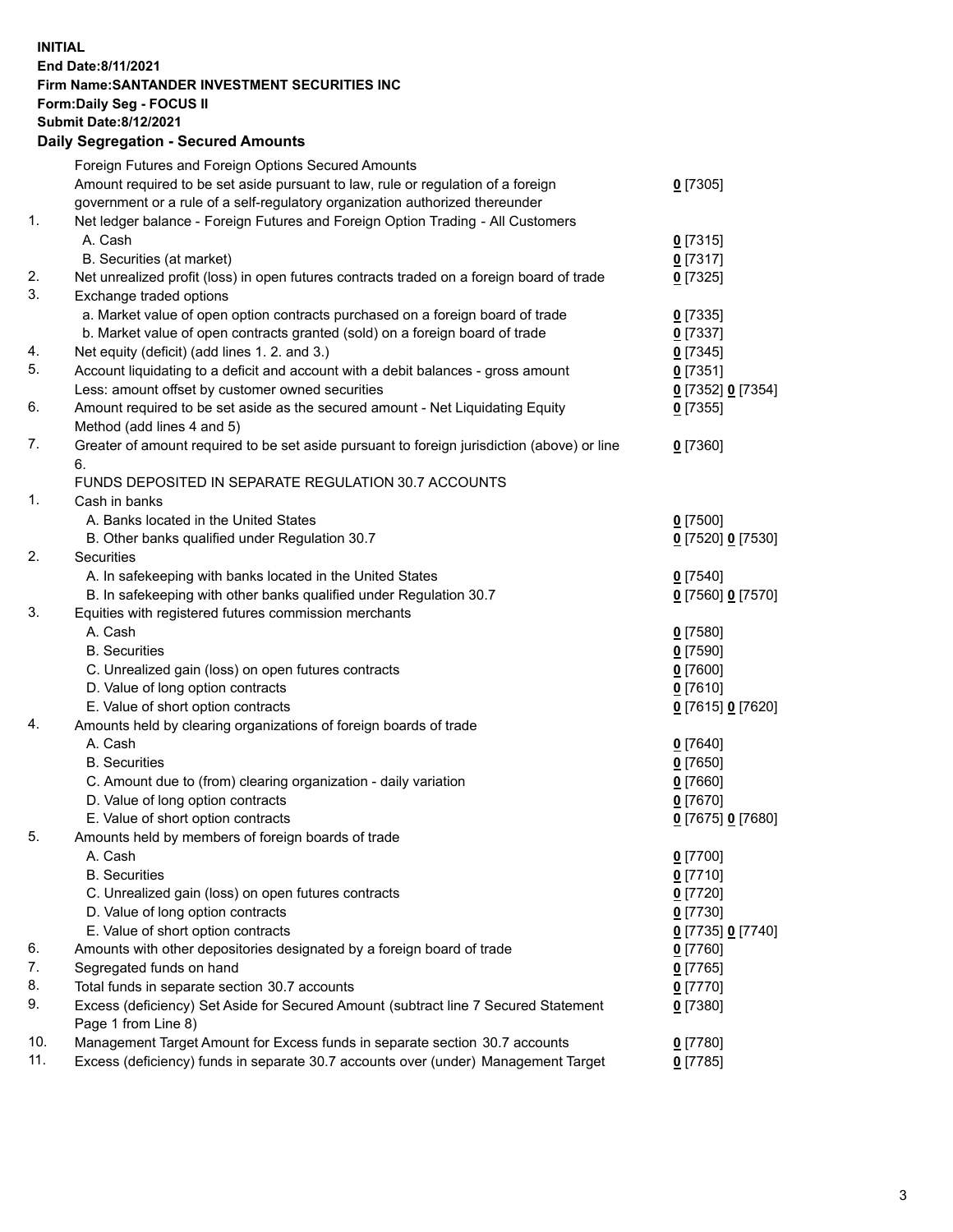| <b>INITIAL</b>     |                                                                                           |                      |  |  |  |  |
|--------------------|-------------------------------------------------------------------------------------------|----------------------|--|--|--|--|
| End Date:8/11/2021 |                                                                                           |                      |  |  |  |  |
|                    | Firm Name: SANTANDER INVESTMENT SECURITIES INC                                            |                      |  |  |  |  |
|                    | Form: Daily Seg - FOCUS II                                                                |                      |  |  |  |  |
|                    | <b>Submit Date:8/12/2021</b>                                                              |                      |  |  |  |  |
|                    | Daily Segregation - Segregation Statement                                                 |                      |  |  |  |  |
|                    | SEGREGATION REQUIREMENTS(Section 4d(2) of the CEAct)                                      |                      |  |  |  |  |
| 1.                 | Net ledger balance                                                                        |                      |  |  |  |  |
|                    | A. Cash                                                                                   | 2,356,986,714 [7010] |  |  |  |  |
|                    | B. Securities (at market)                                                                 | $0$ [7020]           |  |  |  |  |
| 2.                 | Net unrealized profit (loss) in open futures contracts traded on a contract market        | -241,930,836 [7030]  |  |  |  |  |
| 3.                 | Exchange traded options                                                                   |                      |  |  |  |  |
|                    | A. Add market value of open option contracts purchased on a contract market               | 35,237,393 [7032]    |  |  |  |  |
|                    | B. Deduct market value of open option contracts granted (sold) on a contract market       | -37,014,650 [7033]   |  |  |  |  |
| 4.                 | Net equity (deficit) (add lines 1, 2 and 3)                                               | 2,113,278,621 [7040] |  |  |  |  |
| 5.                 | Accounts liquidating to a deficit and accounts with                                       |                      |  |  |  |  |
|                    | debit balances - gross amount                                                             | $0$ [7045]           |  |  |  |  |
|                    | Less: amount offset by customer securities                                                | 0 [7047] 0 [7050]    |  |  |  |  |
| 6.                 | Amount required to be segregated (add lines 4 and 5)                                      | 2,113,278,621 [7060] |  |  |  |  |
|                    | FUNDS IN SEGREGATED ACCOUNTS                                                              |                      |  |  |  |  |
| 7.                 | Deposited in segregated funds bank accounts                                               |                      |  |  |  |  |
|                    | A. Cash                                                                                   | 297,419,937 [7070]   |  |  |  |  |
|                    | B. Securities representing investments of customers' funds (at market)                    | $0$ [7080]           |  |  |  |  |
|                    | C. Securities held for particular customers or option customers in lieu of cash (at       | $0$ [7090]           |  |  |  |  |
| 8.                 | market)<br>Margins on deposit with derivatives clearing organizations of contract markets |                      |  |  |  |  |
|                    | A. Cash                                                                                   | 1,876,230,794 [7100] |  |  |  |  |
|                    | B. Securities representing investments of customers' funds (at market)                    | $0$ [7110]           |  |  |  |  |
|                    | C. Securities held for particular customers or option customers in lieu of cash (at       | $0$ [7120]           |  |  |  |  |
|                    | market)                                                                                   |                      |  |  |  |  |
| 9.                 | Net settlement from (to) derivatives clearing organizations of contract markets           | 12,826,941 [7130]    |  |  |  |  |
| 10.                | Exchange traded options                                                                   |                      |  |  |  |  |
|                    | A. Value of open long option contracts                                                    | 35,237,393 [7132]    |  |  |  |  |
|                    | B. Value of open short option contracts                                                   | -37,014,650 [7133]   |  |  |  |  |
| 11.                | Net equities with other FCMs                                                              |                      |  |  |  |  |
|                    | A. Net liquidating equity                                                                 | $0$ [7140]           |  |  |  |  |
|                    | B. Securities representing investments of customers' funds (at market)                    | $0$ [7160]           |  |  |  |  |
|                    | C. Securities held for particular customers or option customers in lieu of cash (at       | $0$ [7170]           |  |  |  |  |
|                    | market)                                                                                   |                      |  |  |  |  |
| 12.                | Segregated funds on hand                                                                  | $0$ [7150]           |  |  |  |  |
| 13.                | Total amount in segregation (add lines 7 through 12)                                      | 2,184,700,415 [7180] |  |  |  |  |
| 14.                | Excess (deficiency) funds in segregation (subtract line 6 from line 13)                   | 71,421,794 [7190]    |  |  |  |  |
| 15.                | Management Target Amount for Excess funds in segregation                                  | 70,000,000 [7194]    |  |  |  |  |
| 16.                | Excess (deficiency) funds in segregation over (under) Management Target Amount            | 1,421,794 [7198]     |  |  |  |  |
|                    | <b>Excess</b>                                                                             |                      |  |  |  |  |